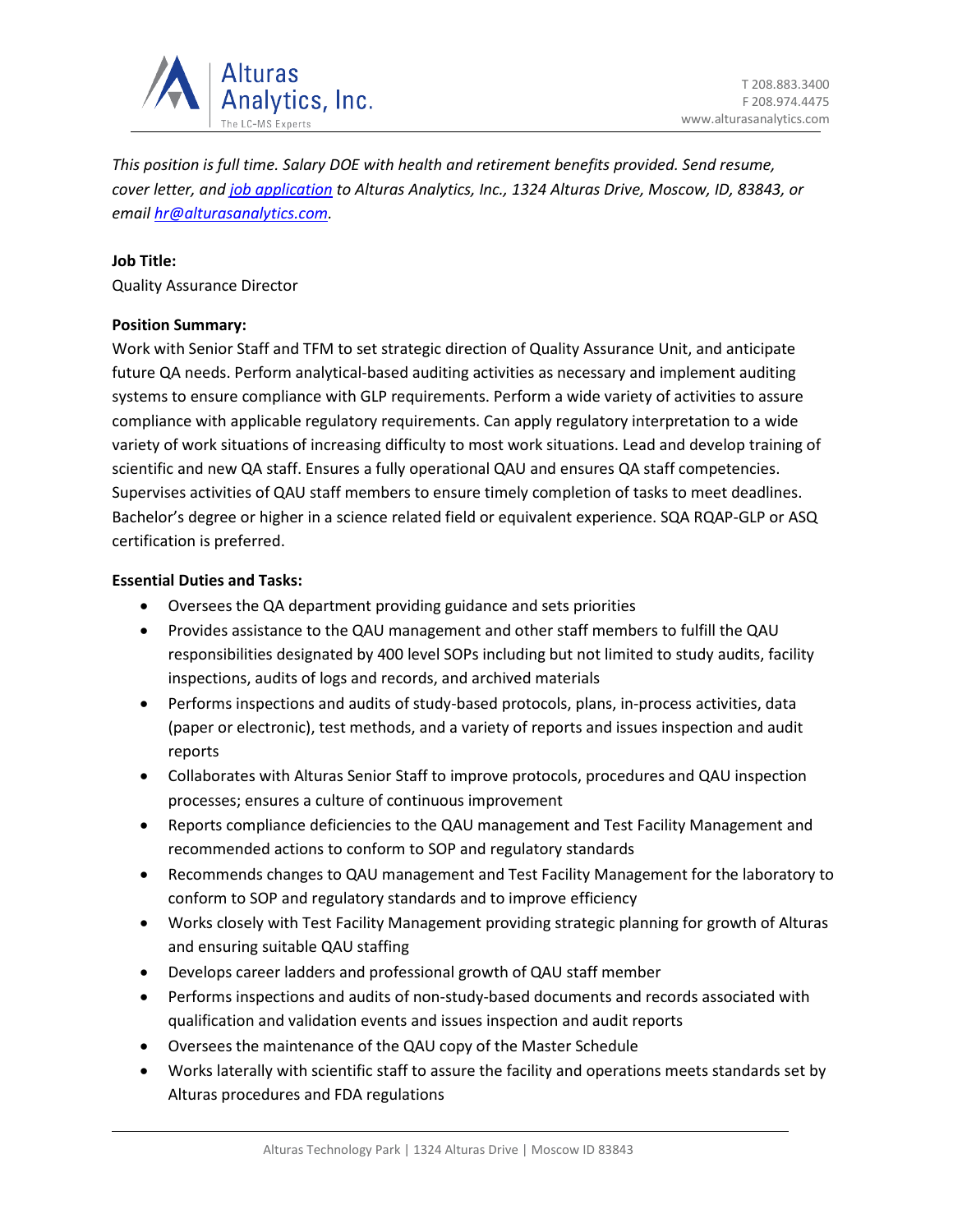

- Works laterally with and provides advisement to Test Facility Management and scientific staff to assure the laboratory continually meets SOP and regulatory standards
- Assures QAU inspections and audits of facilities, systems and processes according to SOPs (i.e., facility audits)
- Assists with development and/or reviews SOPs, Technical Procedures, Qualification Plans, and Validation Plans
- Drafting or review of Quality Assurance Statements for interim and final reports
- Sign a Quality Assurance Statement for interim and final reports
- Updates databases utilized by the QAU including those for project management
- Acts as the host for regulatory agency inspections and client audits and formulates written responses to any findings
- Conducts new employee and company-wide annual regulatory training
- Attends managerial and/or staff meetings
- Oversees periodic Status Reports to Study Directors and Test Facility Management and clinical study contacts as necessary
- Oversees off-site Study Director status and summary reports
- Carries out supervisory responsibilities in accordance with the organization's policies and applicable laws. Responsibilities include: interviewing, hiring and training employees; planning assigning and directing work; appraising performance, rewarding and disciplining employees, addressing complaints and resolving problems
- Ability to successfully operate independently with minimal guidelines
- Readily provides advice and counsel to junior level staff on complex scientific issues
- Develop, revise review and implement SOPs and Technical Procedures as applicable to the position
- Routinely interacts with client QAUs and FDA or other government inspectors

# **Additional Duties and Tasks:**

- May attend managerial and/or staff meetings where quality and compliance topics are discussed
- May attend SQA meetings or participate in webinars or on-line training resources to further continuing education
- Leads in the development of posters or presentations related to quality assurance at conferences or on-line offerings
- Participates in the development of white papers and rapid response teams to formulate industry positions to regulatory initiatives
- Performs other duties as needed or assigned